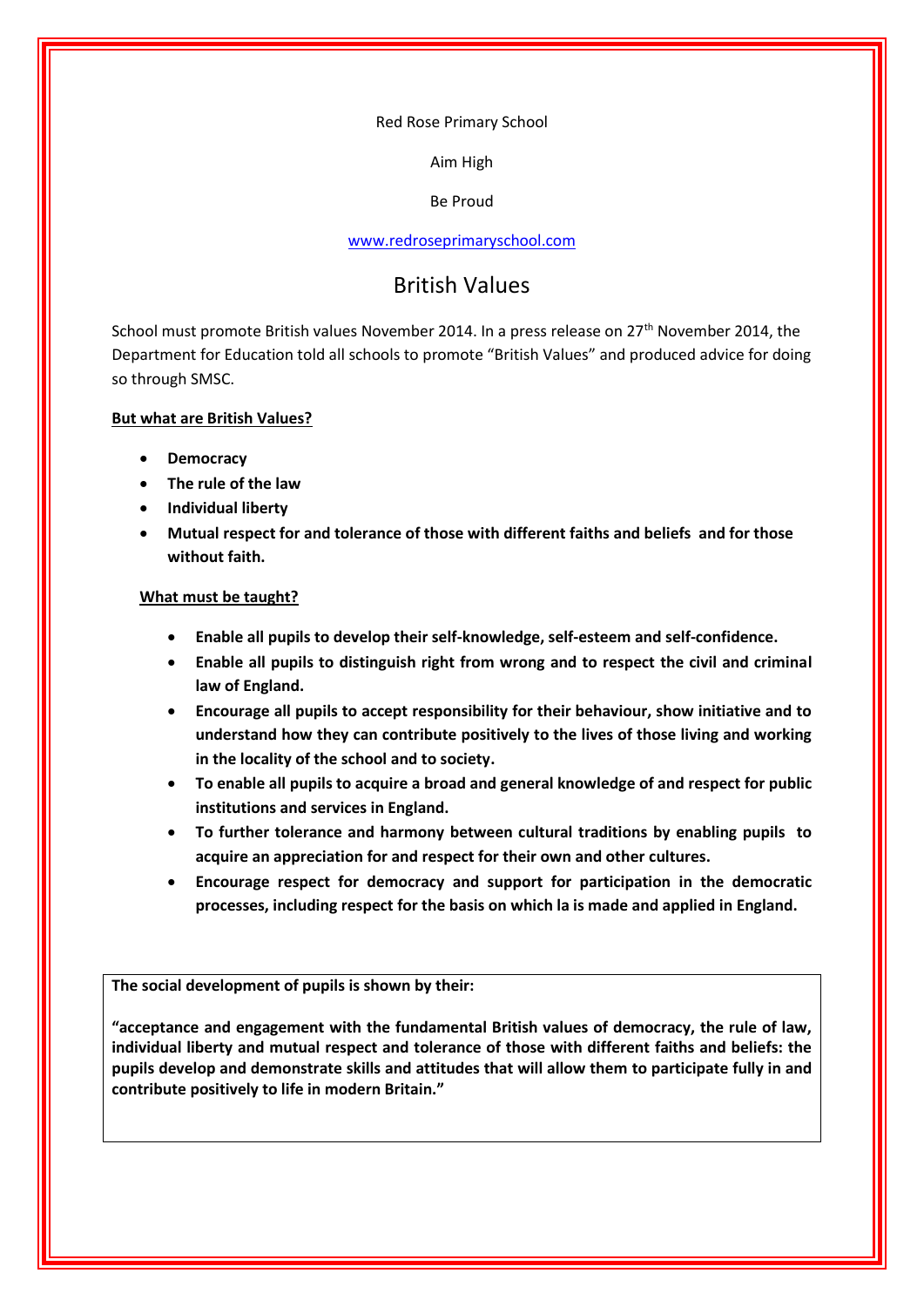### **Democracy**

#### **Think of democracy as a situation where everyone is treated equally and has equal rights.**

- $\triangleright$  Encourage children to know that their views count e.g through School and class council meetings.
- $\triangleright$  Regular School council meetings creation of the Golden table, Shoe Box Appeal and Rainforest Awareness Day.aw
- ➢ Regular SNAG Meetings (School Nutrition and Action Group).Election of representative for the School Council – Every two years.
- ➢ Children have regular opportunities to vote on matters of concern to them within classes and the whole school.
- $\triangleright$  Young carers drop in sessions for all pupils.
- $\triangleright$  School Council suggestion box.
- $\triangleright$  Children are encouraged to talk about their feelings COL worker provides additional support within this area. (Mrs Barron).
- ➢ Bloggers and twitter writers can select their topics to be displayed on our web-site.
- $\triangleright$  Themed assemblies.

#### **Rule of the Law**

**The importance of Law, whether they be those that govern the class, the school or the country, are dealing consistently throughout regular school days as well as when dealing with behaviour and through whole school assemblies.**

- ➢ **Staff collaborate with pupils to create class and whole school rules.**
- ➢ **Whole school New Year's Resolutions are constructed by the pupils.**
- ➢ **Pupils are taught the values and reasons behind law and school rules – why walk down the corridor?**
- ➢ **Visitors from authority include: Police, Ben and Jet, Fire Service, Safety carousel for Year 5 and ambulance/school nurse service are regular visitors to the school who help reinforce the message. When children make inappropriate behaviour choices then staff explain the negative impact of to others in our school community.**
- ➢ **Themed assemblies.**
- ➢ **School rules reviewed termly.**
- ➢ **Fire officer to visit year 2 as part of their Curriculum Map.**
- ➢ **Regular fire drills completed termly.**
- ➢ **E-safety units of work delivered half termly with rules discussed in relation to various web sites.**

#### **Mutual Respect**

**Our school ethos and behaviour policy has been built around core values of "Respect". Themed assemblies build and consolidate this approach- Mrs Do-unto-Others (Assembly theme)**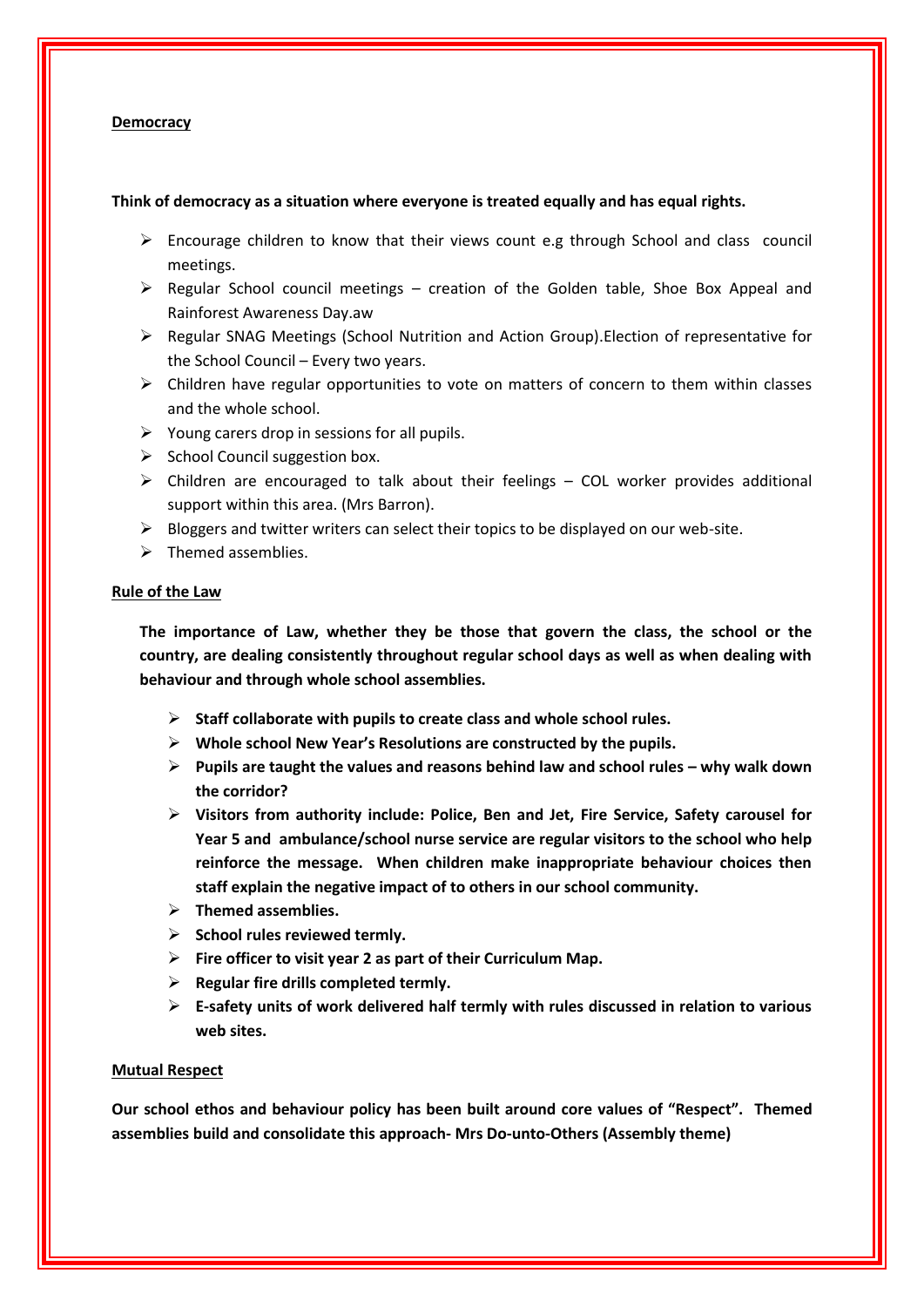**Mutual respect and tolerance is where we learn to treat others as we want to be treated. Our aim is to be inclusive in our setting where views, faiths, cultures and races are valued and where we encourage everyone to engage with their wider community.** 

- ➢ **Sunshine Summer Fair**
- ➢ **Sponsored Toddle for cancer research**

#### **Individual Liberty**

**Within our school, Red Rose Primary School, pupils are actively encouraged to make choices, knowing that they are in a safe but supportive environment. As a school we educate and provide boundaries for our pupils to make choices safely. Pupils are encouraged to know, understand and exercise their rights and personal freedom and advise how to exercise these safely – e.g. E-safety, science teaching – medication, forest programme, themed assemblies and PSHE programmes of work. Therefore staff can provide opportunities for all pupils to develop self-knowledge, selfesteem and increase their confidence in their ability, talking about their experiences and learning. As a school we should encourage a range of experiences that allow children to explore the language of feelings and responsibility, reflect on their differences and understand we are free to have different opinions e.g. "Show and Tell" experiences.**

- **Themed assemblies.**
- **P.E.Lesson**
- **Forest programme**
- **PSHE programme.**
- **Self evaluation in relation to targets setting.**
- **End of year reviews – part of the report programme.**
- **E-safety**

### **Tolerance of those of Different Faiths and Beliefs**

We, at Red Rose Primary School are proud to promote and celebrate our different backgrounds and beliefs. Mutual respect is at the heart of our school. Plus we aim to *develop an understanding of and respect for a wide range of religious values, languages and cultural traditions and different ways of life. We respect everyone and everything*.

**This is achieved through enhancing pupils understanding of their place in a culturally diverse societ and by giving them opportunities to experience such diversity:**

- **Themed assemblies focus on religion, cultures and beliefs.**
- **Themed assemblies focus on moral messages.**
- **R.E Curriculum.**
- **PSHE Curriculum.**
- **Modern and Foreign Language teaching and learning programme.**
- **We celebrate British Customs such as remembrance Sunday, 2 minutes silence are observed for specific occasions, harvest festival at the local church, food donated to the Peopl'e Kitchen and Cancer Research Sponsored toddle.**
- **Visits to St Cuthbert's and St Mary's Church Harvest festival and Christmas service.**
- **Educational visits to Durham Cathedral.**